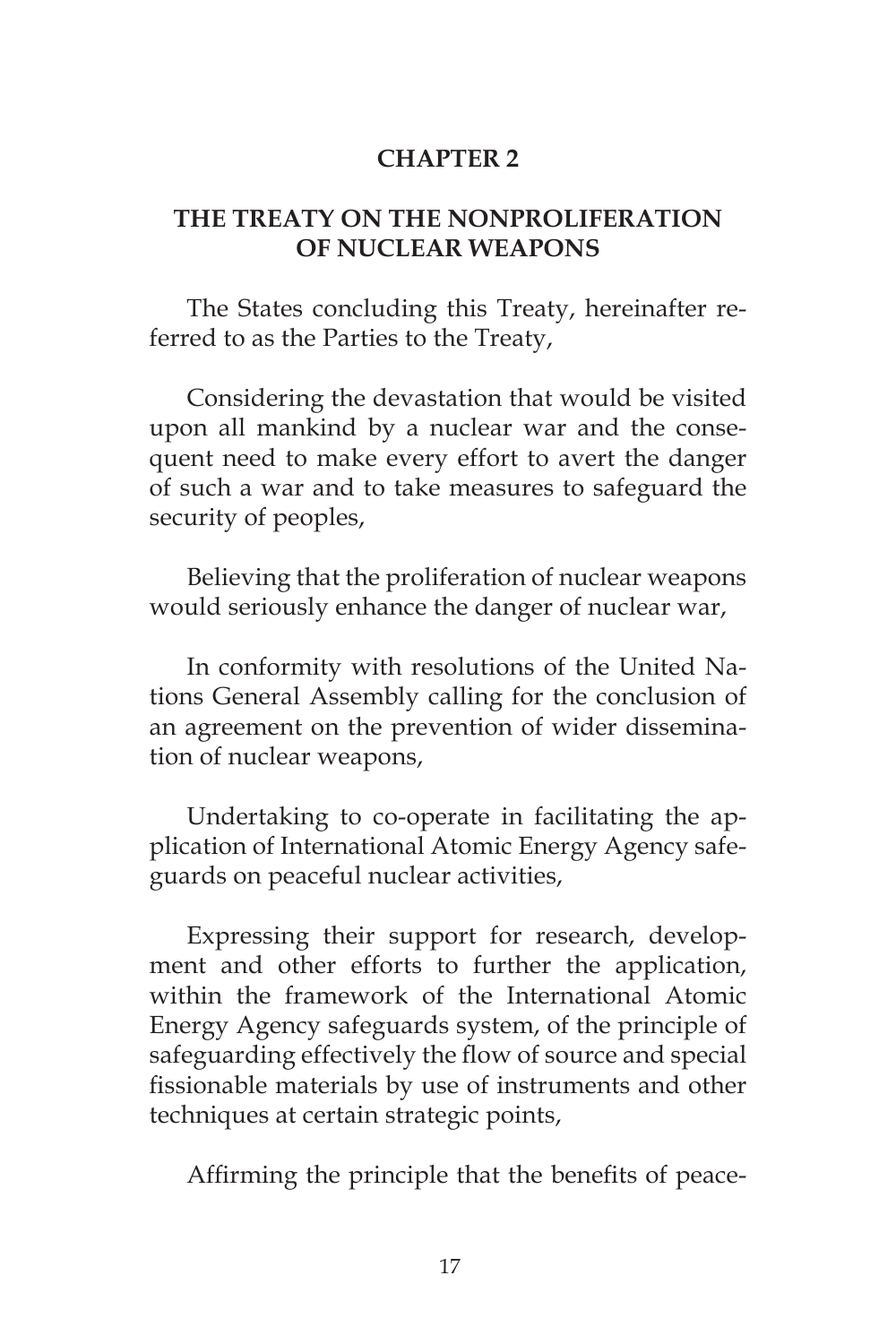ful applications of nuclear technology, including any technological by-products which may be derived by nuclear-weapon States from the development of nuclear explosive devices, should be available for peaceful purposes to all Parties to the Treaty, whether nuclear-weapon or non-nuclear-weapon States,

Convinced that, in furtherance of this principle, all Parties to the Treaty are entitled to participate in the fullest possible exchange of scientific information for, and to contribute alone or in co-operation with other States to, the further development of the applications of atomic energy for peaceful purposes,

Declaring their intention to achieve at the earliest possible date the cessation of the nuclear arms race and to undertake effective measures in the direction of nuclear disarmament,

Urging the co-operation of all States in the attainment of this objective,

Recalling the determination expressed by the Parties to the 1963 Treaty banning nuclear weapons tests in the atmosphere, in outer space and under water in its Preamble to seek to achieve the discontinuance of all test explosions of nuclear weapons for all time and to continue negotiations to this end,

Desiring to further the easing of international tension and the strengthening of trust between States in order to facilitate the cessation of the manufacture of nuclear weapons, the liquidation of all their existing stockpiles, and the elimination from national arsenals of nuclear weapons and the means of their delivery pursuant to a Treaty on general and complete disarma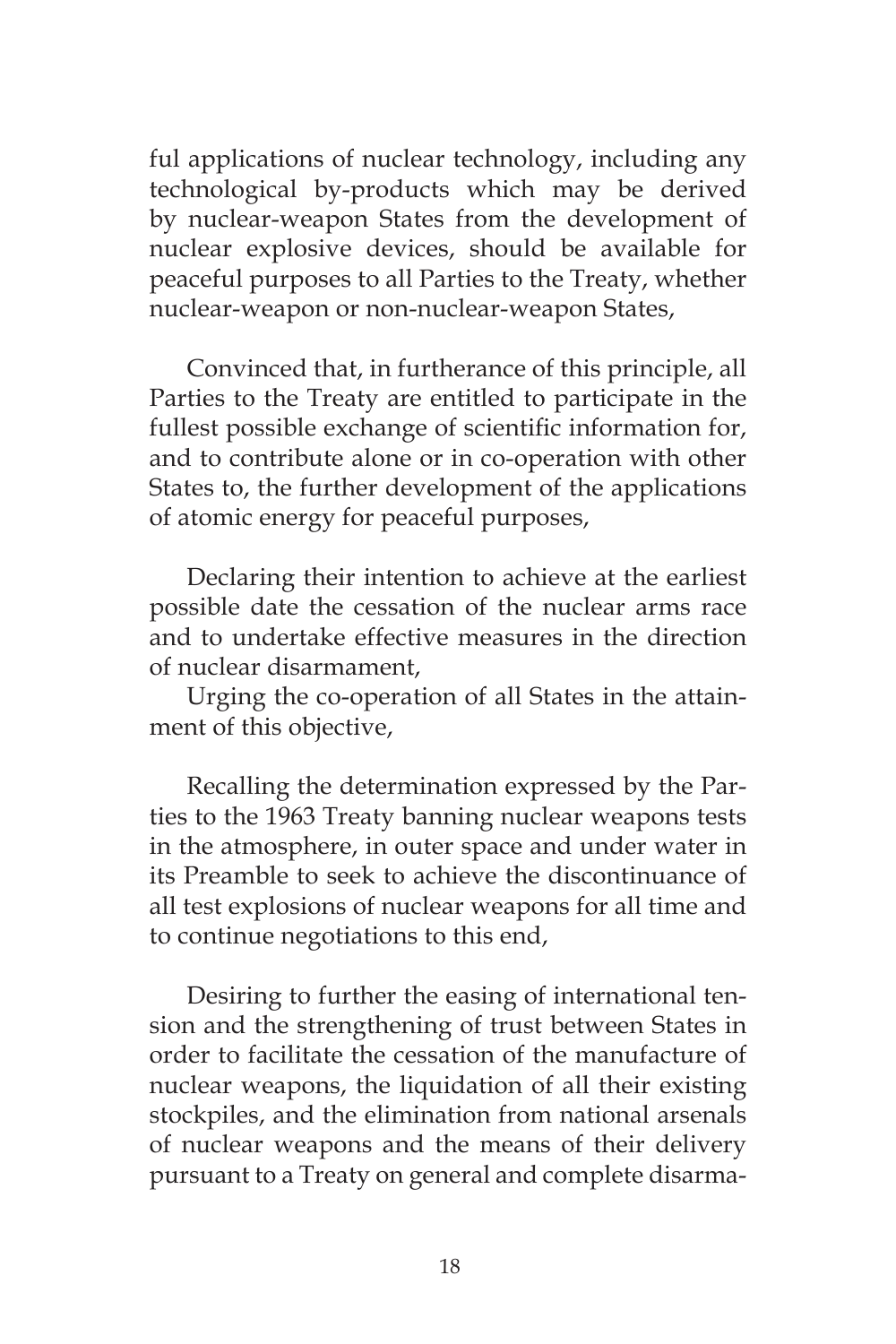ment under strict and effective international control,

Recalling that, in accordance with the Charter of the United Nations, States must refrain in their international relations from the threat or use of force against the territorial integrity or political independence of any State, or in any other manner inconsistent with the Purposes of the United Nations, and that the establishment and maintenance of international peace and security are to be promoted with the least diversion for armaments of the world's human and economic resources,

Have agreed as follows:

## **ARTICLE I**

Each nuclear-weapon State Party to the Treaty undertakes not to transfer to any recipient whatsoever nuclear weapons or other nuclear explosive devices or control over such weapons or explosive devices directly, or indirectly; and not in any way to assist, encourage, or induce any non-nuclear-weapon State to manufacture or otherwise acquire nuclear weapons or other nuclear explosive devices, or control over such weapons or explosive devices.

# **ARTICLE II**

Each non-nuclear-weapon State Party to the Treaty undertakes not to receive the transfer from any transferor whatsoever of nuclear weapons or other nuclear explosive devices or of control over such weapons or explosive devices directly, or indirectly; not to manufacture or otherwise acquire nuclear weapons or other nuclear explosive devices; and not to seek or receive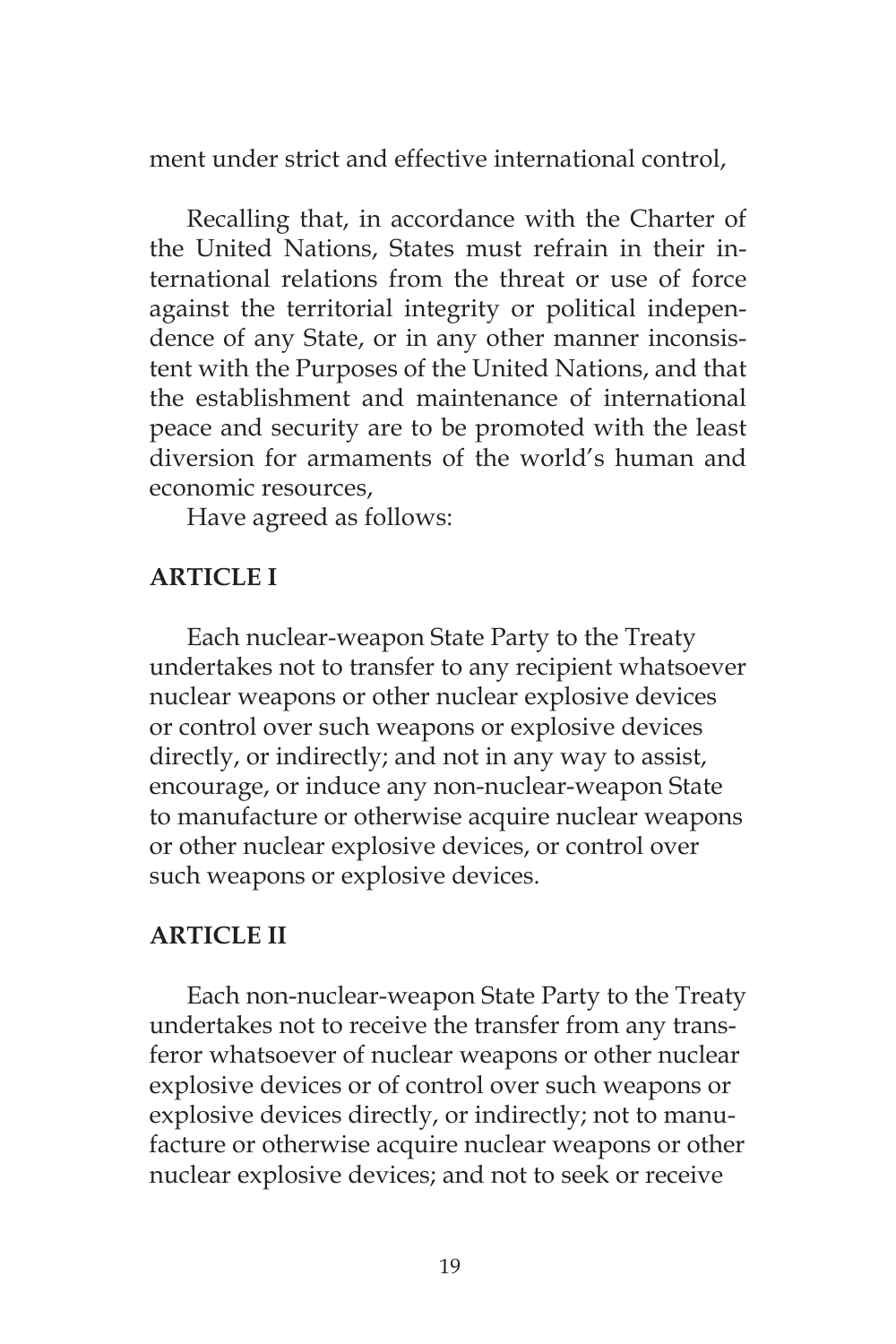any assistance in the manufacture of nuclear weapons or other nuclear explosive devices.

# **ARTICLE III**

1. Each non-nuclear-weapon State Party to the Treaty undertakes to accept safeguards, as set forth in an agreement to be negotiated and concluded with the International Atomic Energy Agency in accordance with the Statute of the International Atomic Energy Agency and the Agency's safeguards system, for the exclusive purpose of verification of the fulfilment of its obligations assumed under this Treaty with a view to preventing diversion of nuclear energy from peaceful uses to nuclear weapons or other nuclear explosive devices. Procedures for the safeguards required by this Article shall be followed with respect to source or special fissionable material whether it is being produced, processed or used in any principal nuclear facility or is outside any such facility. The safeguards required by this Article shall be applied on all source or special fissionable material in all peaceful nuclear activities within the territory of such State, under its jurisdiction, or carried out under its control anywhere.

2. Each State Party to the Treaty undertakes not to provide: (a) source or special fissionable material, or (b) equipment or material especially designed or prepared for the processing, use or production of special fissionable material, to any non-nuclear-weapon State for peaceful purposes, unless the source or special fissionable material shall be subject to the safeguards required by this Article.

3. The safeguards required by this Article shall be implemented in a manner designed to comply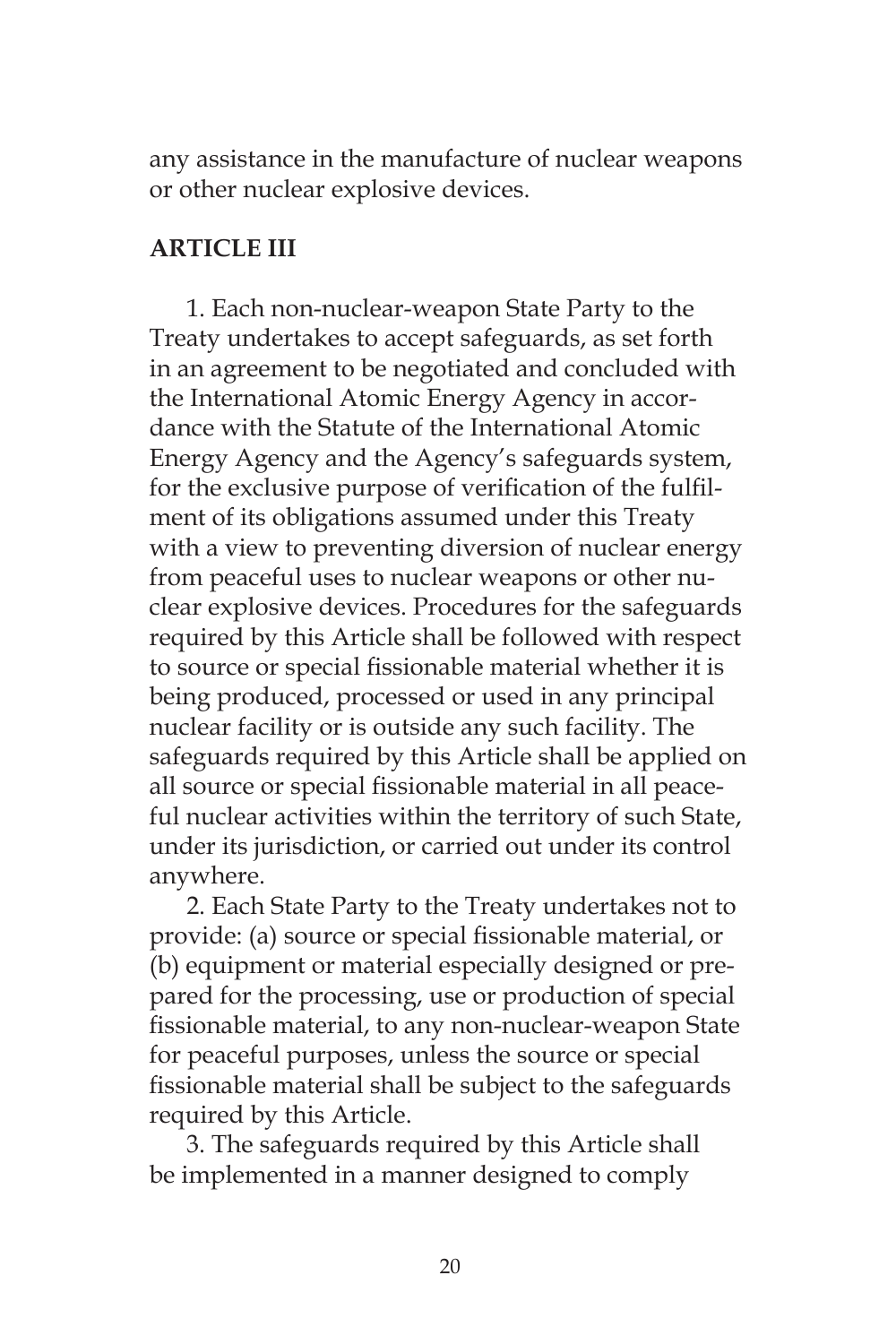with Article IV of this Treaty, and to avoid hampering the economic or technological development of the Parties or international co-operation in the field of peaceful nuclear activities, including the international exchange of nuclear material and equipment for the processing, use or production of nuclear material for peaceful purposes in accordance with the provisions of this Article and the principle of safeguarding set forth in the Preamble of the Treaty.

4. Non-nuclear-weapon States Party to the Treaty shall conclude agreements with the International Atomic Energy Agency to meet the requirements of this Article either individually or together with other States in accordance with the Statute of the International Atomic Energy Agency. Negotiation of such agreements shall commence within 180 days from the original entry into force of this Treaty. For States depositing their instruments of ratification or accession after the 180-day period, negotiation of such agreements shall commence not later than the date of such deposit. Such agreements shall enter into force not later than eighteen months after the date of initiation of negotiations.

## **ARTICLE IV**

1. Nothing in this Treaty shall be interpreted as affecting the inalienable right of all the Parties to the Treaty to develop research, production and use of nuclear energy for peaceful purposes without discrimination and in conformity with Articles I and II of this Treaty.

2. All the Parties to the Treaty undertake to facilitate, and have the right to participate in, the fullest possible exchange of equipment, materials and sci-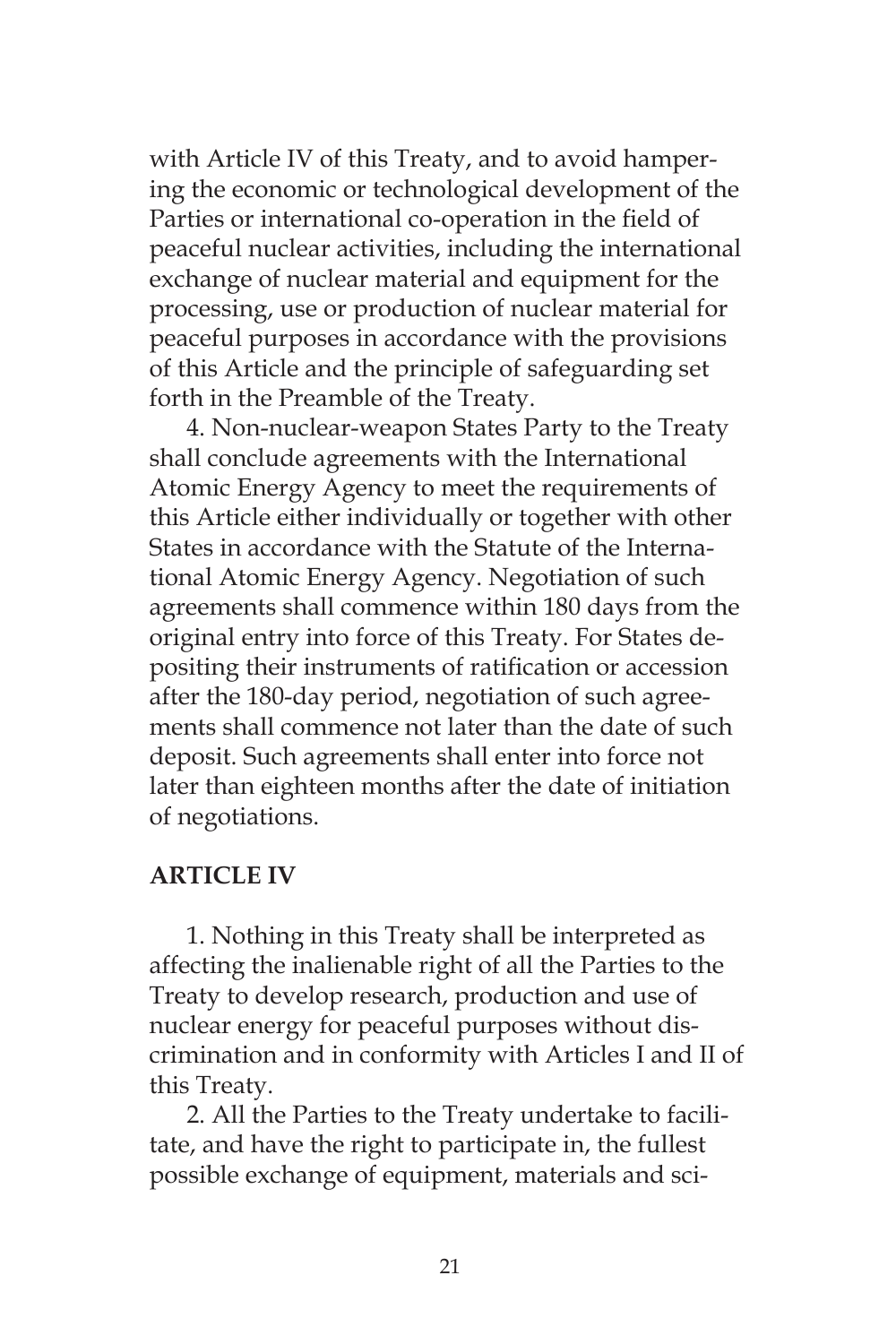entific and technological information for the peaceful uses of nuclear energy. Parties to the Treaty in a position to do so shall also co-operate in contributing alone or together with other States or international organizations to the further development of the applications of nuclear energy for peaceful purposes, especially in the territories of non-nuclear-weapon States Party to the Treaty, with due consideration for the needs of the developing areas of the world.

## **ARTICLE V**

Each Party to the Treaty undertakes to take appropriate measures to ensure that, in accordance with this Treaty, under appropriate international observation and through appropriate international procedures, potential benefits from any peaceful applications of nuclear explosions will be made available to non-nuclear-weapon States Party to the Treaty on a non-discriminatory basis and that the charge to such Parties for the explosive devices used will be as low as possible and exclude any charge for research and development. Non-nuclear-weapon States Party to the Treaty shall be able to obtain such benefits, pursuant to a special international agreement or agreements, through an appropriate international body with adequate representation of non-nuclear-weapon States. Negotiations on this subject shall commence as soon as possible after the Treaty enters into force. Nonnuclear-weapon States Party to the Treaty so desiring may also obtain such benefits pursuant to bilateral agreements.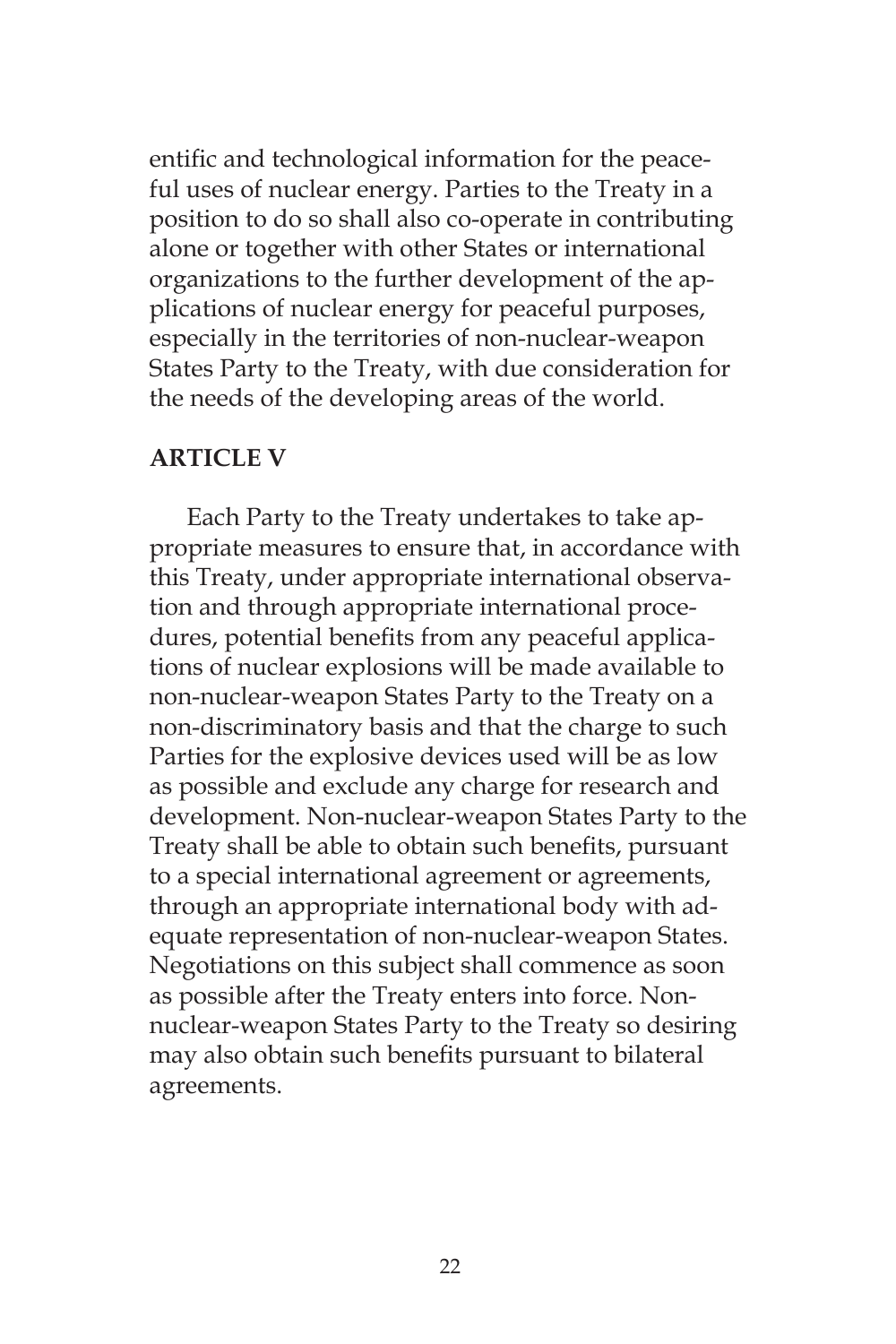## **ARTICLE VI**

Each of the Parties to the Treaty undertakes to pursue negotiations in good faith on effective measures relating to cessation of the nuclear arms race at an early date and to nuclear disarmament, and on a treaty on general and complete disarmament under strict and effective international control.

## **ARTICLE VII**

Nothing in this Treaty affects the right of any group of States to conclude regional treaties in order to assure the total absence of nuclear weapons in their respective territories.

## **ARTICLE VIII**

1. Any Party to the Treaty may propose amendments to this Treaty. The text of any proposed amendment shall be submitted to the Depositary Governments which shall circulate it to all Parties to the Treaty. Thereupon, if requested to do so by one-third or more of the Parties to the Treaty, the Depositary Governments shall convene a conference, to which they shall invite all the Parties to the Treaty, to consider such an amendment.

2. Any amendment to this Treaty must be approved by a majority of the votes of all the Parties to the Treaty, including the votes of all nuclear-weapon States Party to the Treaty and all other Parties which, on the date the amendment is circulated, are members of the Board of Governors of the International Atomic Energy Agency. The amendment shall enter into force for each Party that deposits its instrument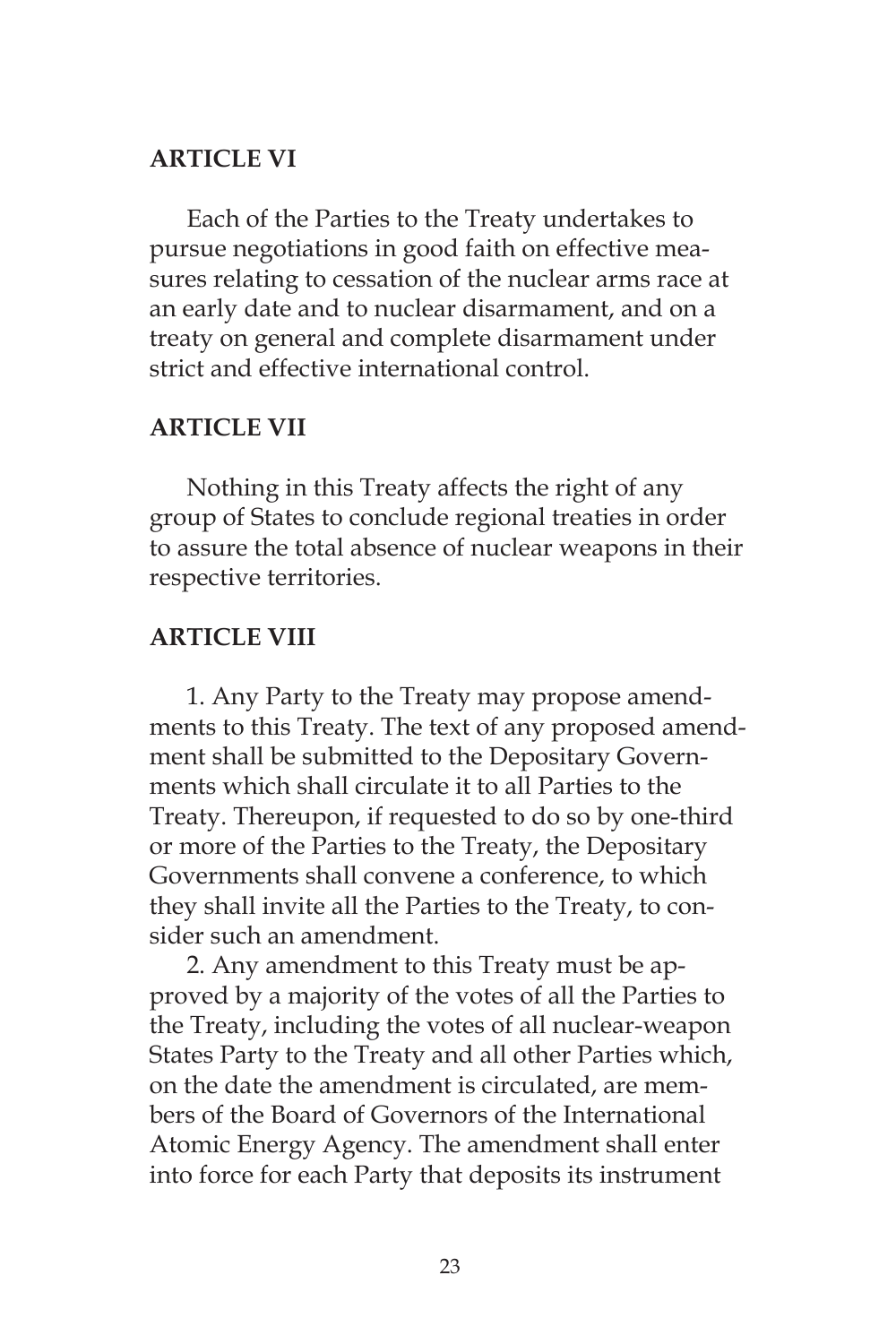of ratification of the amendment upon the deposit of such instruments of ratification by a majority of all the Parties, including the instruments of ratification of all nuclear-weapon States Party to the Treaty and all other Parties which, on the date the amendment is circulated, are members of the Board of Governors of the International Atomic Energy Agency. Thereafter, it shall enter into force for any other Party upon the deposit of its instrument of ratification of the amendment.

3. Five years after the entry into force of this Treaty, a conference of Parties to the Treaty shall be held in Geneva, Switzerland, in order to review the operation of this Treaty with a view to assuring that the purposes of the Preamble and the provisions of the Treaty are being realised. At intervals of five years thereafter, a majority of the Parties to the Treaty may obtain, by submitting a proposal to this effect to the Depositary Governments, the convening of further conferences with the same objective of reviewing the operation of the Treaty.

## **ARTICLE IX**

1. This Treaty shall be open to all States for signature. Any State which does not sign the Treaty before its entry into force in accordance with paragraph 3 of this Article may accede to it at any time.

2. This Treaty shall be subject to ratification by signatory States. Instruments of ratification and instruments of accession shall be deposited with the Governments of the United Kingdom of Great Britain and Northern Ireland, the Union of Soviet Socialist Republics and the United States of America, which are hereby designated the Depositary Governments.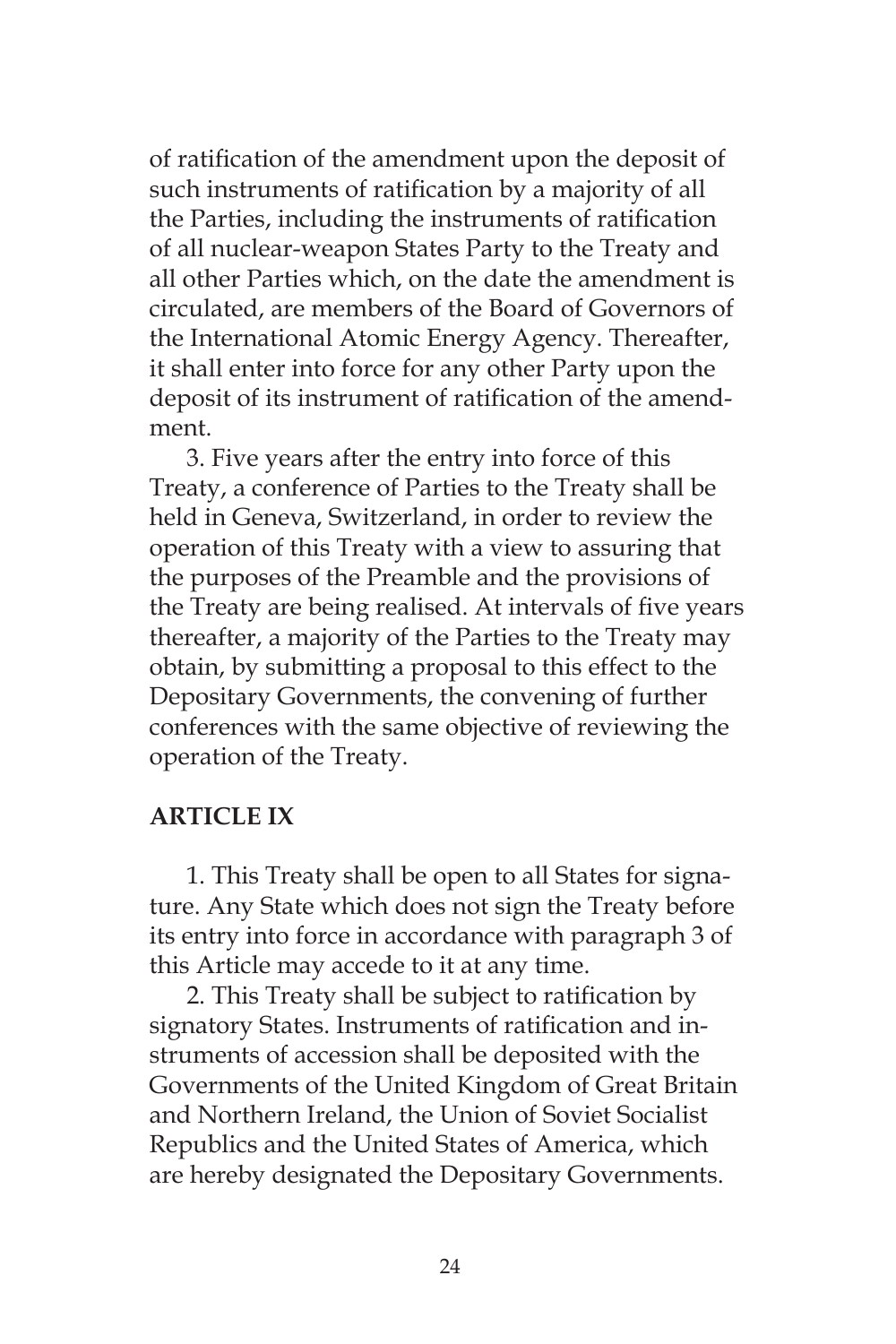3. This Treaty shall enter into force after its ratification by the States, the Governments of which are designated Depositaries of the Treaty, and forty other States signatory to this Treaty and the deposit of their instruments of ratification. For the purposes of this Treaty, a nuclear-weapon State is one which has manufactured and exploded a nuclear weapon or other nuclear explosive device prior to 1 January 1967.

4. For States whose instruments of ratification or accession are deposited subsequent to the entry into force of this Treaty, it shall enter into force on the date of the deposit of their instruments of ratification or accession.

5. The Depositary Governments shall promptly inform all signatory and acceding States of the date of each signature, the date of deposit of each instrument of ratification or of accession, the date of the entry into force of this Treaty, and the date of receipt of any requests for convening a conference or other notices. 6. This Treaty shall be registered by the Depositary Governments pursuant to Article 102 of the Charter of the United Nations.

## **ARTICLE X**

1. Each Party shall in exercising its national sovereignty have the right to withdraw from the Treaty if it decides that extraordinary events, related to the subject matter of this Treaty, have jeopardized the supreme interests of its country. It shall give notice of such withdrawal to all other Parties to the Treaty and to the United Nations Security Council three months in advance. Such notice shall include a statement of the extraordinary events it regards as having jeopardized its supreme interests.